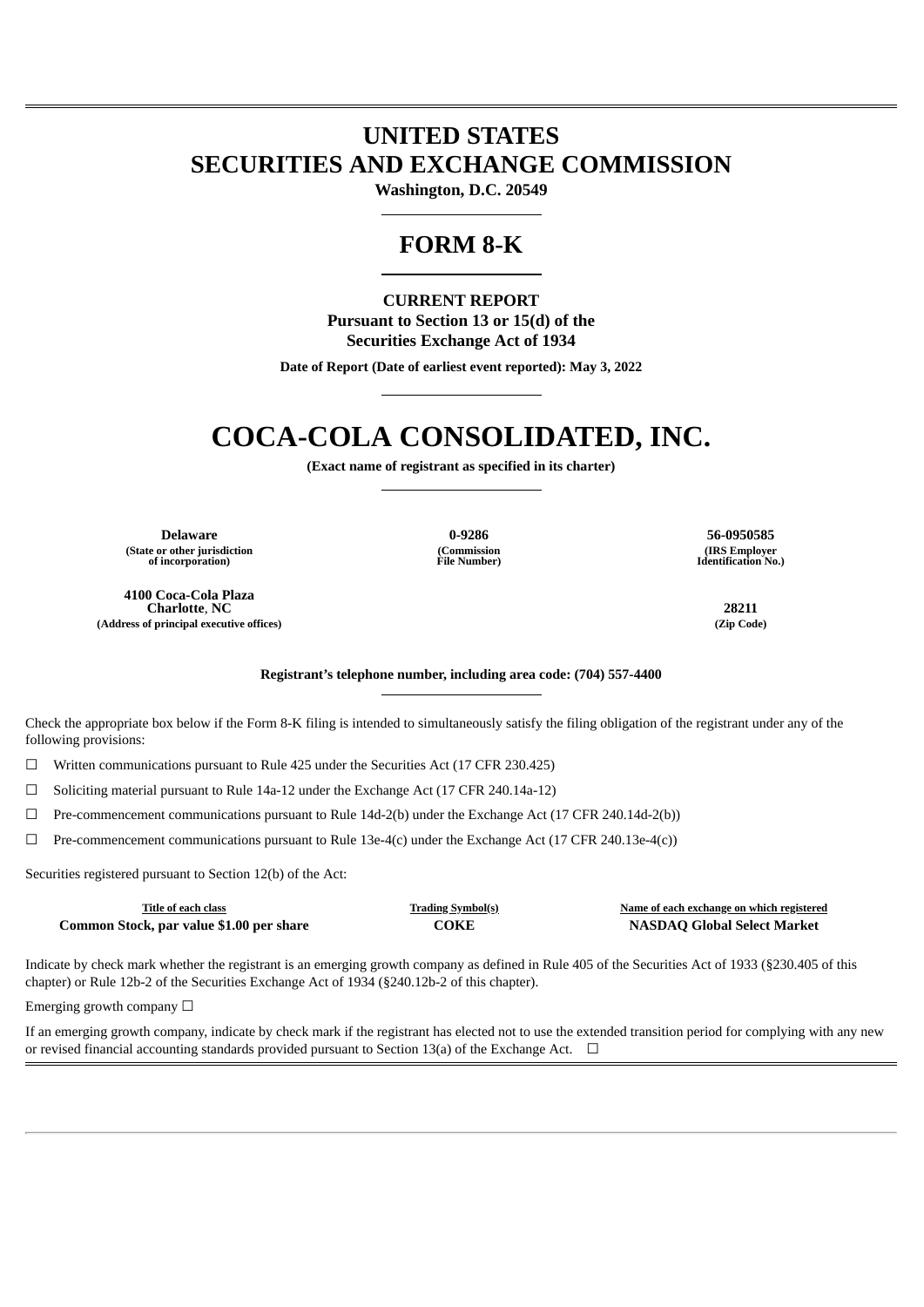#### **Item 2.02. Results of Operations and Financial Condition.**

On May 3, 2022, Coca-Cola Consolidated, Inc. (the "Company") issued a news release reporting its financial results for the first quarter ended April 1, 2022. A copy of the news release is furnished as Exhibit 99.1 hereto and is incorporated herein by reference.

#### **Item 9.01. Financial Statements and Exhibits.**

(d) Exhibits.

| <b>Exhibit No.</b> | <b>Description</b>                                                                                                                                                                             | <b>Filed/Furnished Herewith</b> |
|--------------------|------------------------------------------------------------------------------------------------------------------------------------------------------------------------------------------------|---------------------------------|
| 99.1               | News release issued on May 3, 2022, reporting the Company's financial results for the<br>first quarter ended April 1, 2022.                                                                    | Furnished herewith.             |
| 104                | Cover Page Interactive Data File – the cover page interactive data file does not appear<br>in the Interactive Data File because its XBRL tags are embedded within the Inline<br>XBRL document. | Filed herewith.                 |

**Incorporated by Reference or**

The information in this Current Report on Form 8-K, including Exhibit 99.1 attached hereto, is being furnished and shall not be deemed to be "filed" for purposes of Section 18 of the Securities Exchange Act of 1934, as amended (the "Exchange Act"), or otherwise subject to the liabilities of that section, nor shall it be deemed to be incorporated by reference in any filing under the Securities Act of 1933, as amended, or the Exchange Act, except as shall be expressly set forth by specific reference in any such filing.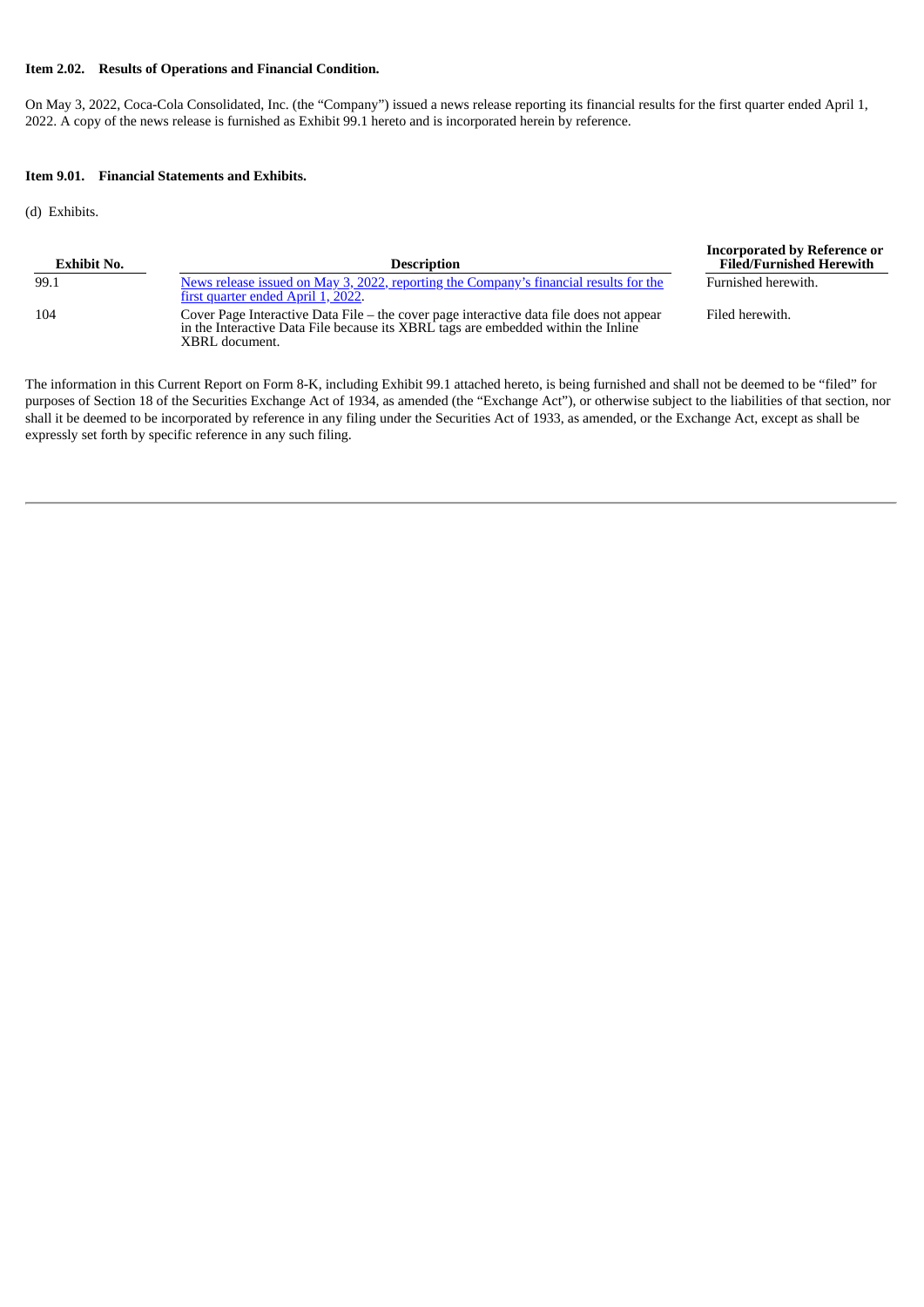#### **SIGNATURE**

Pursuant to the requirements of the Securities Exchange Act of 1934, the registrant has duly caused this report to be signed on its behalf by the undersigned hereunto duly authorized.

### **COCA-COLA CONSOLIDATED, INC.**

Date: May 3, 2022 By: /s/ F. Scott Anthony

F. Scott Anthony Executive Vice President and Chief Financial Officer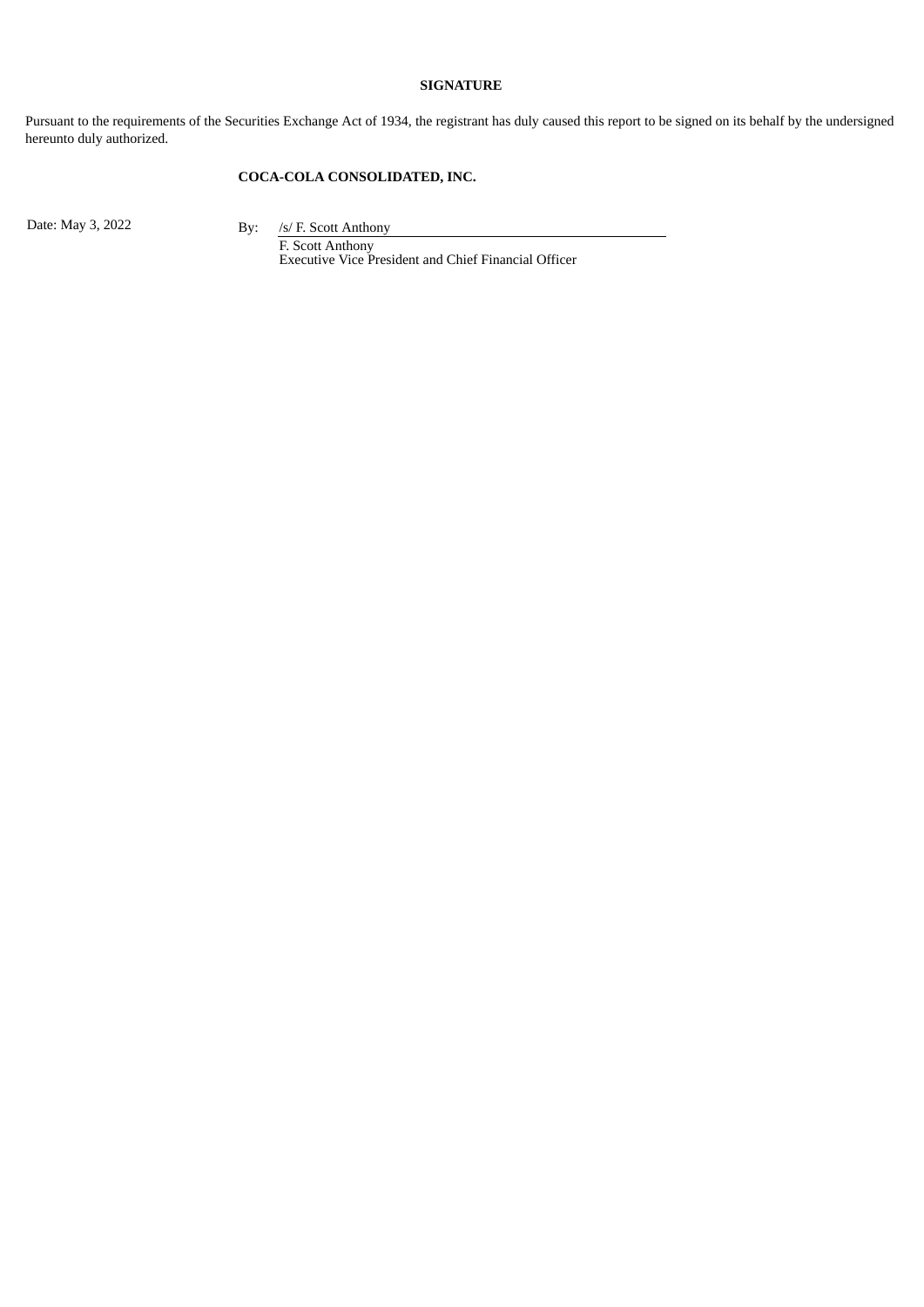**Exhibit 99.1**

<span id="page-3-0"></span>

Senior Vice President Public Affairs, Communications & Sustainability

Kimberly.Kuo@ cokeconsolidated.com

**MEDIA CONTACT: INVESTOR CONTACT:**

Kimberly Kuo Scott Anthony Executive Vice President & Chief Financial Officer

Scott.Anthony@ cokeconsolidated.com (704) 557-4584 (704) 557-4633

# **Coca-Cola Consolidated Reports First Quarter 2022 Results**

First quarter of 2022 net sales increased 11% versus the first quarter of 2021.

Gross profit for the first quarter of 2022 was \$508 million, up 13% versus the first quarter of 2021. Gross margin increased 80 basis points to  $36.1\%$ <sup>(a)</sup>.

Income from operations for the first quarter of 2022 was \$131 million, up \$37 million, or 39%, versus the first quarter of 2021. On an adjusted ${}^{(b)}$  basis, income from operations increased \$24 million, or 25%.

## **Key Results**

| (in millions)          |    | 2022    | 2021          | <b>Change</b> |
|------------------------|----|---------|---------------|---------------|
| Physical case volume   |    | 86.4    | 86.9          | (0.6)%        |
| Net sales              | \$ | 1.404.4 | \$<br>1,269.9 | 10.6 %        |
| Gross profit           | \$ | 507.6   | \$<br>448.7   | 13.1 %        |
| Gross margin           |    | 36.1 %  | 35.3 %        |               |
| Income from operations | \$ | 131.0   | \$<br>94.2    | 39.1 %        |

| <b>Beverage Sales</b> | <b>First Ouarter</b> |             |                |
|-----------------------|----------------------|-------------|----------------|
| (in millions)         | 2022                 | 2021        | <b>Change'</b> |
| Sparkling bottle/can  | 775.6                | \$<br>694.2 | 7 %<br>.       |
| Still bottle/can      | 467.9                | \$<br>420.⊥ | 11.4 %         |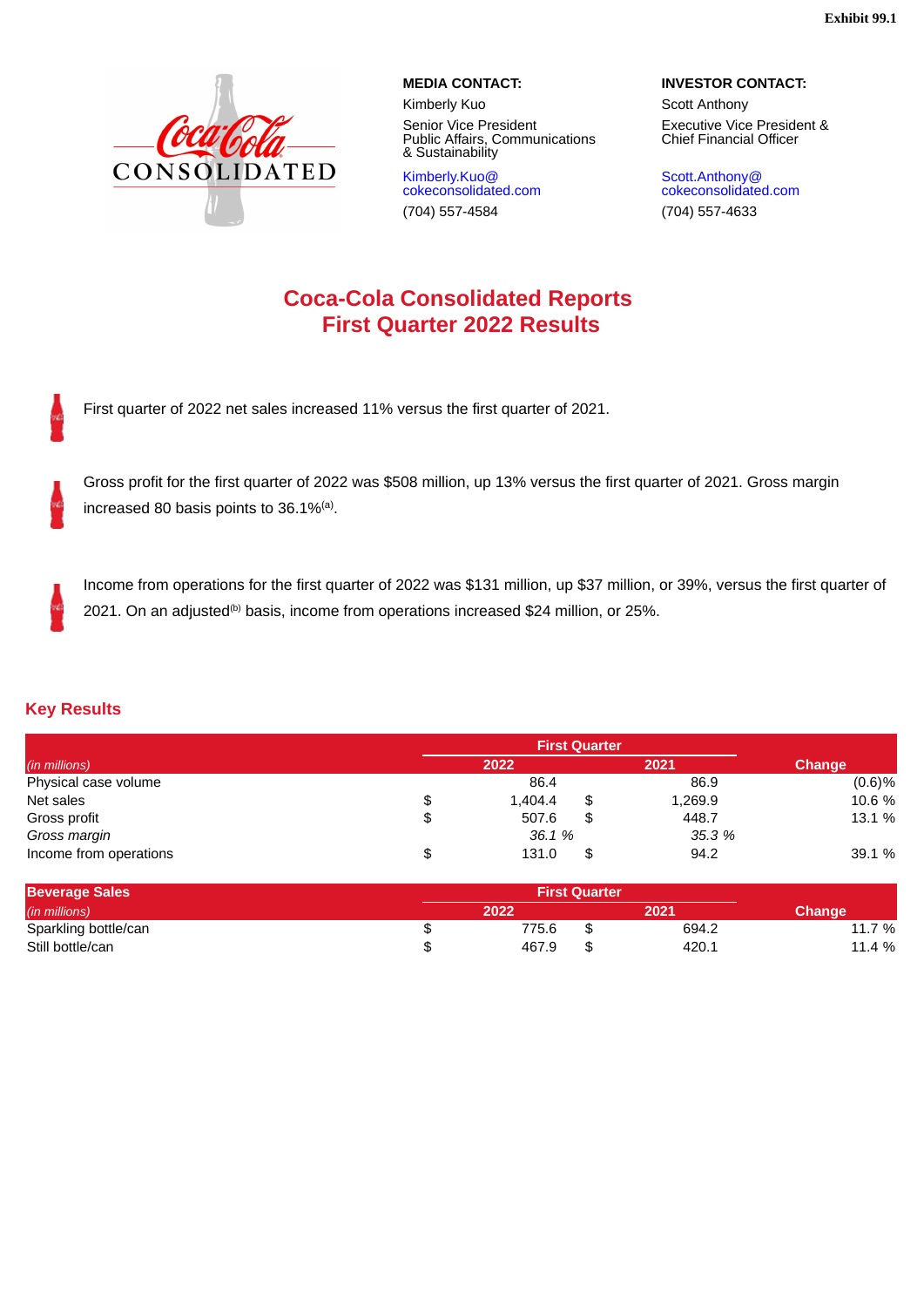#### **First Quarter 2022 Review**

CHARLOTTE, May 3, 2022 – Coca-Cola Consolidated, Inc. (NASDAQ: COKE) today reported operating results for the first quarter ended April 1, 2022.

"After achieving record operating performance in 2021, we are off to a very strong start in 2022. Our teammates are doing a tremendous job serving our customers and consumers as demand for our brands remains solid," said J. Frank Harrison, III, Chairman and Chief Executive Officer. "I am pleased that our strong operating results and cash flow are enabling us to further strengthen our Company for continued growth. Two examples of recent investments include the purchase of our Charlotte, N.C. production facility for \$60 million and the acquisition of the BODYARMOR distribution rights in our Mid-Atlantic territory for \$30 million."

Net sales increased 11% to \$1.40 billion in the first quarter of 2022, while physical case volume decreased 0.6%. The increase in net sales was driven primarily by pricing actions taken on most of our Sparkling and Still beverages during the second half of 2021 and the beginning of 2022. While Sparkling beverage volume decreased 1.5% in the quarter, category demand remained strong when considering the higher pricing in the marketplace. Sales of single-serve products sold in small stores and other immediate consumption channels continued to perform well as on-premise outlets return to pre-pandemic operating levels. Sparkling immediate consumption packages were up 4.6% in the quarter. Still beverage volume increased 1.6% in the quarter driven primarily by BODYARMOR, which we began distributing in our Mid-Atlantic territory at the beginning of 2022.

Gross profit in the first quarter of 2022 increased \$58.9 million, or 13%, while gross margin improved 80 basis points to 36.1%. Adjusted<sup>(b)</sup> gross profit in the first quarter of 2022 was \$500.1 million, which represented an increase of \$51.4 million or 12%. Adjusted<sup>(b)</sup> gross margin was 35.6%, an increase of 30 basis points compared to the first quarter of 2021. The improvement in gross profit was primarily due to strong price realization which led to improved gross margins during this period of high commodity price inflation.

"Our first quarter results reflect our continued success balancing volume, pricing and operating expense control, and we have made good progress in recruiting and retaining talent for a number of our front-line positions," said Dave Katz, President and Chief Operating Officer. "We continue to work through global and regional supply chain challenges that have negatively impacted our ability to service our customers at the highest levels. We are optimistic that these circumstances will continue to improve, enabling us to more fully meet the continued strong demand of our customers and consumers."

"As we approach the key Summer selling season, we are confident in our ability to respond to the current high commodity cost environment with effective pricing strategies," continued Mr. Katz. "We are also mindful of the pressure consumers are facing as food inflation impacts all major grocery categories, and we are working in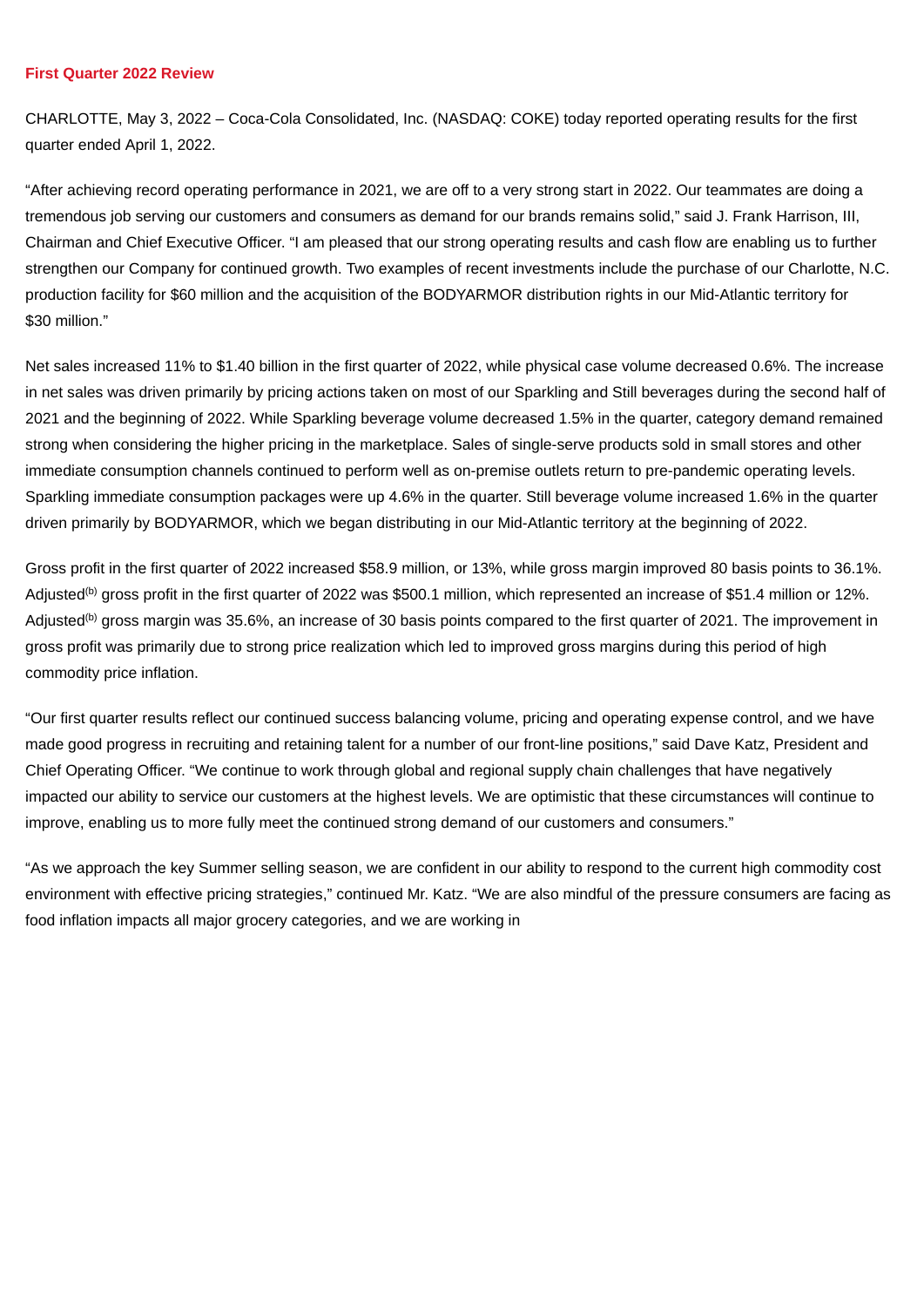close partnership with The Coca-Cola Company and our other brand partners to ensure we have affordable package solutions across our brand portfolio."

Selling, delivery and administrative ("SD&A") expenses in the first quarter of 2022 increased \$22.1 million, or 6%. SD&A expenses as a percentage of net sales decreased 110 basis points to 26.8% in the first quarter of 2022. The increase in SD&A expenses related primarily to an increase in payroll expenses as a result of compensation adjustments made in 2021 in order to remain competitive in a tight labor market. In addition, higher levels of inflation contributed to the overall increase in SD&A expenses across a number of spending categories.

Income from operations in the first quarter of 2022 was \$131.0 million, compared to \$94.2 million in the first quarter of 2021, an increase of 39%. On an adjusted<sup>(b)</sup> basis, income from operations in the first quarter of 2022 was \$117.3 million, an increase of 25%.

Net income in the first quarter of 2022 was \$93.4 million, compared to \$53.4 million in the first quarter of 2021, an improvement of \$40.0 million.

Cash flows provided by operations for the first quarter of 2022 were \$130.9 million, compared to \$81.9 million for the first quarter of 2021. The significant increase in operating cash flows for the first quarter of 2022 was a result of our strong operating performance. We continue to invest in long-term strategic projects to optimize our supply chain and broaden our brand portfolio.

 $<sup>(a)</sup>$  All comparisons are to the corresponding period in the prior year unless specified otherwise.</sup>

 $^{(b)}$  The discussion of the results for the first quarter ended April 1, 2022 includes selected non-GAAP financial information, such as "adjusted" results. The schedules in this news release reconcile such non-GAAP financial measures to the most directly comparable GAAP financial measures.

## **About Coca-Cola Consolidated, Inc.**

Coca-Cola Consolidated is the largest Coca-Cola bottler in the United States. Our Purpose is to honor God in all we do, serve others, pursue excellence and grow profitably. For over 120 years, we have been deeply committed to the consumers, customers and communities we serve and passionate about the broad portfolio of beverages and services we offer. We make, sell and distribute beverages of The Coca-Cola Company and other partner companies in more than 300 brands and flavors across 14 states and the District of Columbia to approximately 60 million consumers.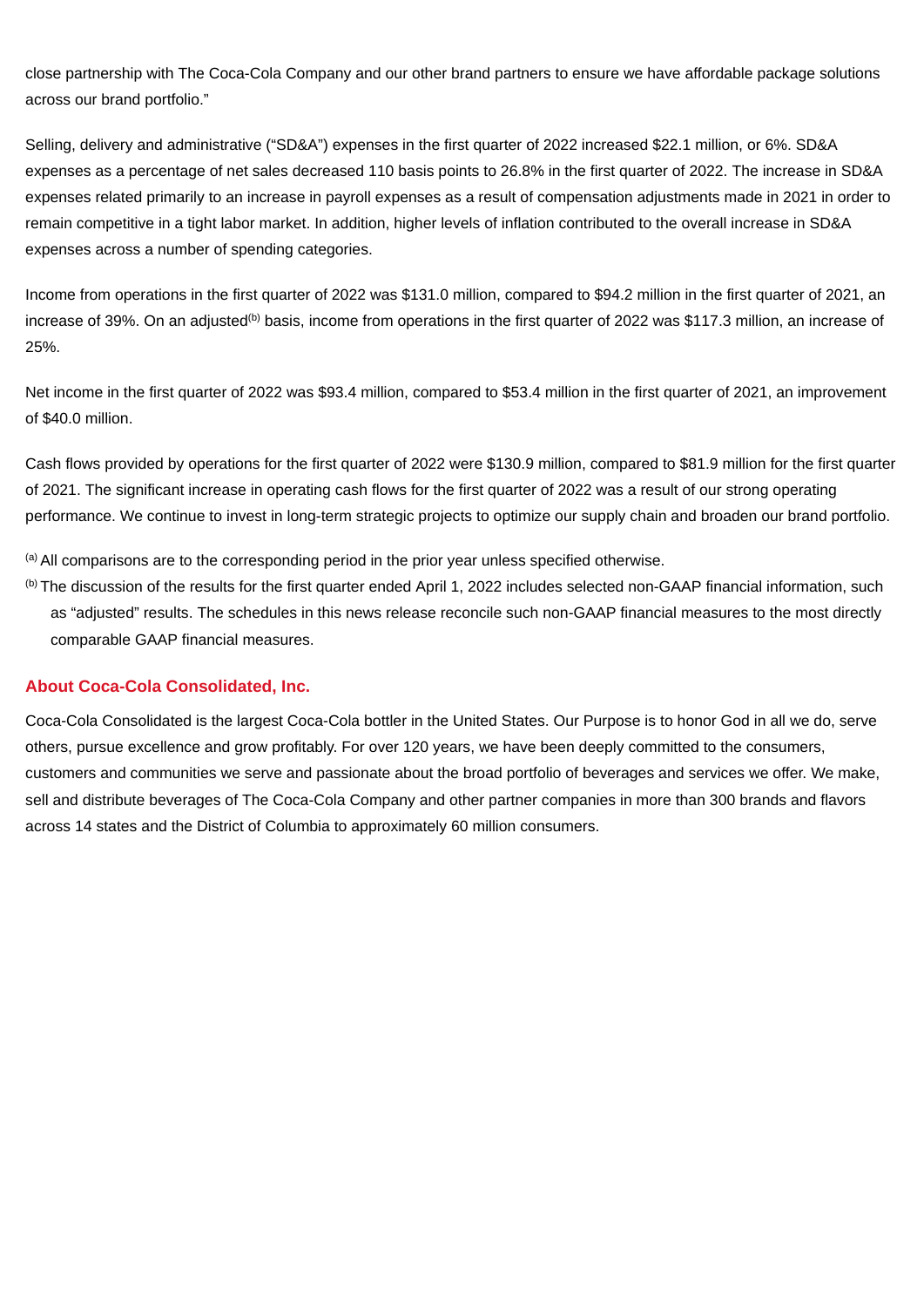Headquartered in Charlotte, N.C., Coca-Cola Consolidated is traded on the NASDAQ Global Select Market under the symbol COKE. More information about the Company is available at www.cokeconsolidated.com. Follow Coca‑Cola Consolidated on Facebook, Twitter, Instagram and LinkedIn.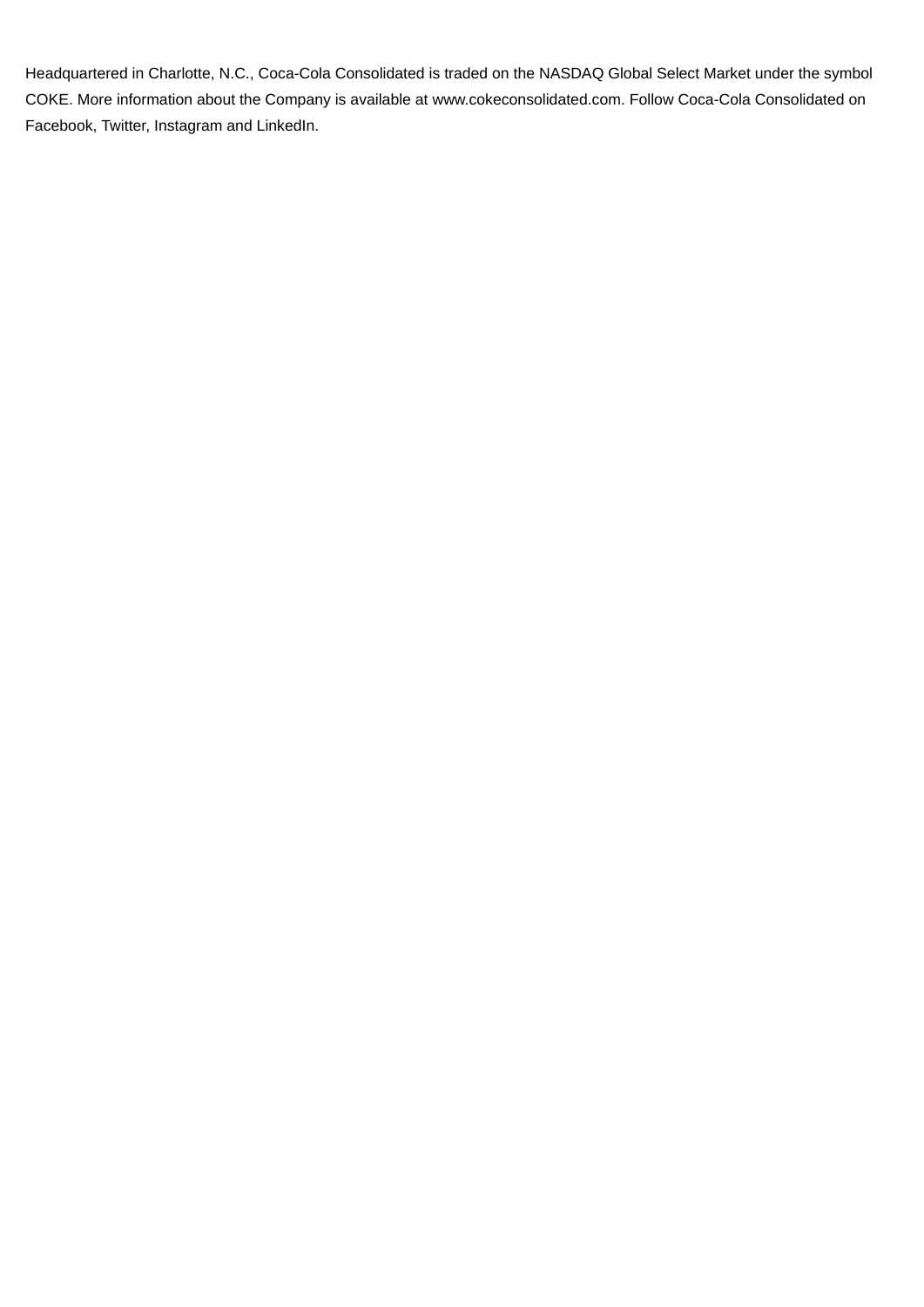#### **Cautionary Note Regarding Forward-Looking Statements**

Certain statements contained in this news release are "forward-looking statements" that involve risks and uncertainties which we expect will or may occur in the future and may impact our business, financial condition and results of operations. The words "anticipate," "believe," "expect," "intend," "project," "may," "will," "should," "could" and similar expressions are intended to identify those forward-looking statements. These forward-looking statements reflect the Company's best judgment based on current information, and, although we base these statements on circumstances that we believe to be reasonable when made, there can be no assurance that future events will not affect the accuracy of such forward-looking information. As such, the forward-looking statements are not guarantees of future performance, and actual results may vary materially from the projected results and expectations discussed in this news release. Factors that might cause the Company's actual results to differ materially from those anticipated in forward-looking statements include, but are not limited to: increased costs (including due to inflation), disruption of supply or unavailability or shortages of raw materials, fuel and other supplies; the inability to attract and retain frontline employees in a tight labor market; the reliance on purchased finished products from external sources; changes in public and consumer perception and preferences, including concerns related to product safety and sustainability, artificial ingredients, brand reputation and obesity; the COVID-19 pandemic and other pandemic outbreaks in the future; changes in government regulations related to nonalcoholic beverages, including regulations related to obesity, public health, artificial ingredients and product safety and sustainability; decreases from historic levels of marketing funding support provided to us by The Coca‑Cola Company and other beverage companies; material changes in the performance requirements for marketing funding support or our inability to meet such requirements; decreases from historic levels of advertising, marketing and product innovation spending by The Coca‑Cola Company and other beverage companies, or advertising campaigns that are negatively perceived by the public; any failure of the several Coca-Cola system governance entities of which we are a participant to function efficiently or on our best behalf and any failure or delay of ours to receive anticipated benefits from these governance entities; provisions in our beverage distribution and manufacturing agreements with The Coca‑Cola Company that could delay or prevent a change in control of us or a sale of our Coca-Cola distribution or manufacturing businesses; the concentration of our capital stock ownership; our inability to meet requirements under our beverage distribution and manufacturing agreements; changes in the inputs used to calculate our acquisition related contingent consideration liability; technology failures or cyberattacks on our technology systems or our effective response to technology failures or cyberattacks on our customers', suppliers' or other third parties' technology systems; unfavorable changes in the general economy; changes in our top customer relationships and marketing strategies; lower than expected net pricing of our products resulting from continued and increased customer and competitor consolidations and marketplace competition; the effect of changes in our level of debt, borrowing costs and credit ratings on our access to capital and credit markets, operating flexibility and ability to obtain additional financing to fund future needs; the failure to attract, train and retain qualified employees while controlling labor costs, and other labor issues; the failure to maintain productive relationships with our employees covered by collective bargaining agreements, including failing to renegotiate collective bargaining agreements; changes in accounting standards; our use of estimates and assumptions; changes in tax laws, disagreements with tax authorities or additional tax liabilities; changes in legal contingencies; natural disasters, changing weather patterns and unfavorable weather; and climate change or legislative or regulatory responses to such change. These and other factors are discussed in the Company's regulatory filings with the United States Securities and Exchange Commission, including those in "Item 1A. Risk Factors" of the Company's Annual Report on Form 10-K for the fiscal year ended December 31, 2021. The forward-looking statements contained in this news release speak only as of this date, and the Company does not assume any obligation to update them, except as may be required by applicable law.

**###**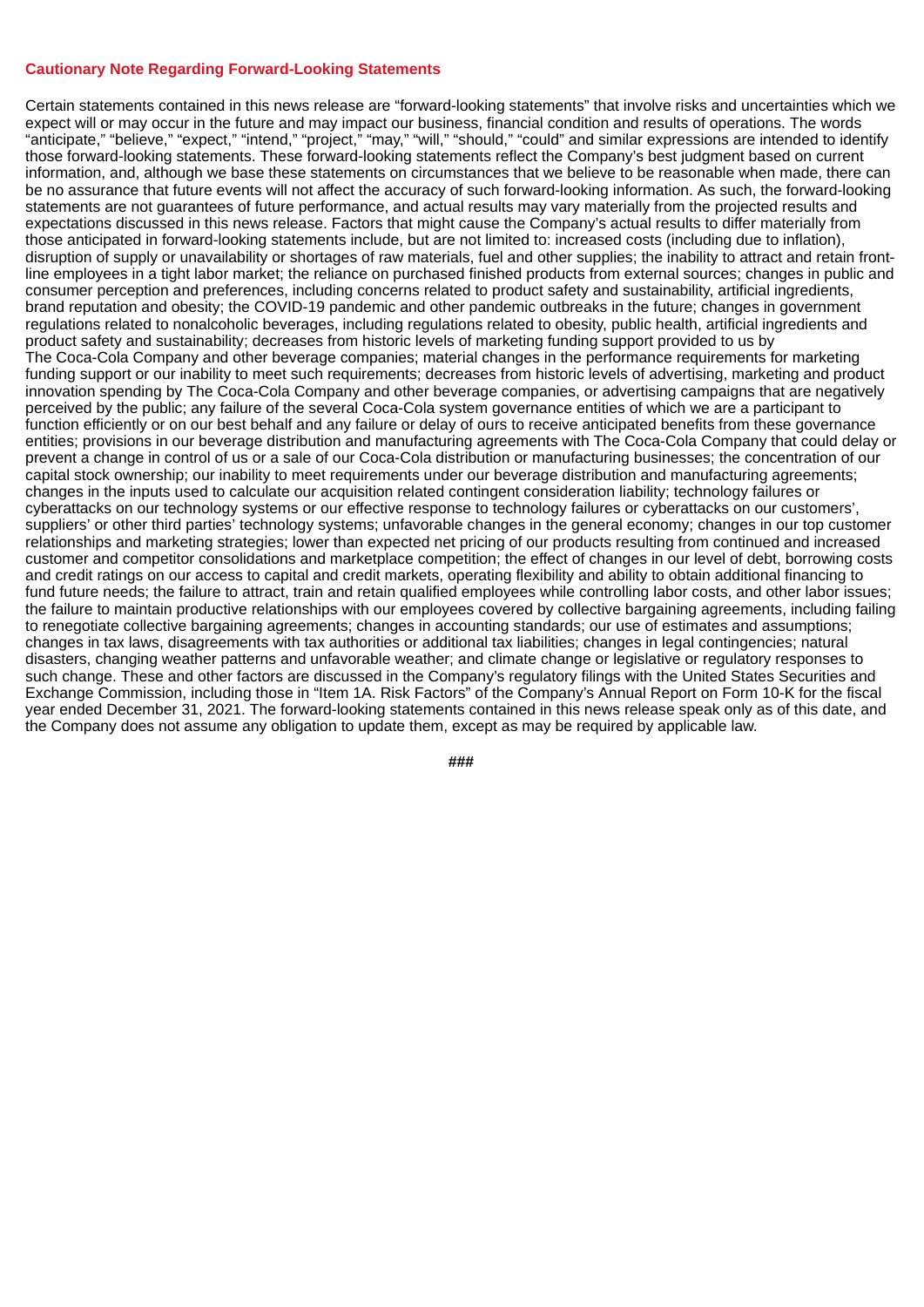

**FINANCIAL STATEMENTS CONDENSED CONSOLIDATED STATEMENTS OF OPERATIONS (UNAUDITED)**

|                                                                                           | <b>First Quarter</b> |              |    |           |  |  |
|-------------------------------------------------------------------------------------------|----------------------|--------------|----|-----------|--|--|
| (in thousands, except per share data)                                                     |                      | 2022         |    | 2021      |  |  |
| Net sales                                                                                 | \$                   | 1,404,358 \$ |    | 1,269,857 |  |  |
| Cost of sales                                                                             |                      | 896,782      |    | 821,154   |  |  |
| Gross profit                                                                              |                      | 507,576      |    | 448,703   |  |  |
| Selling, delivery and administrative expenses                                             |                      | 376,591      |    | 354,519   |  |  |
| Income from operations                                                                    |                      | 130,985      |    | 94,184    |  |  |
| Interest expense, net                                                                     |                      | 7,699        |    | 8,746     |  |  |
| Other (income) expense, net                                                               |                      | (3,279)      |    | 12,055    |  |  |
| Income before taxes                                                                       |                      | 126,565      |    | 73,383    |  |  |
| Income tax expense                                                                        |                      | 33,175       |    | 20,020    |  |  |
| Net income                                                                                | \$                   | 93,390       | \$ | 53,363    |  |  |
|                                                                                           |                      |              |    |           |  |  |
| Basic net income per share:                                                               |                      |              |    |           |  |  |
| <b>Common Stock</b>                                                                       | \$                   | 9.96         | \$ | 5.69      |  |  |
| Weighted average number of Common Stock shares outstanding                                |                      | 7,357        |    | 7,141     |  |  |
|                                                                                           |                      |              |    |           |  |  |
| Class B Common Stock                                                                      | \$                   | 9.99         | \$ | 5.69      |  |  |
| Weighted average number of Class B Common Stock shares outstanding                        |                      | 2,016        |    | 2,232     |  |  |
|                                                                                           |                      |              |    |           |  |  |
| Diluted net income per share:                                                             |                      |              |    |           |  |  |
| Common Stock                                                                              | \$                   | 9.94         | \$ | 5.67      |  |  |
| Weighted average number of Common Stock shares outstanding - assuming dilution            |                      | 9,396        |    | 9,409     |  |  |
|                                                                                           |                      |              |    |           |  |  |
| <b>Class B Common Stock</b>                                                               | \$                   | 9.96         | \$ | 5.67      |  |  |
| Weighted average number of Class B Common Stock shares outstanding – assuming<br>dilution |                      | 2,039        |    | 2,268     |  |  |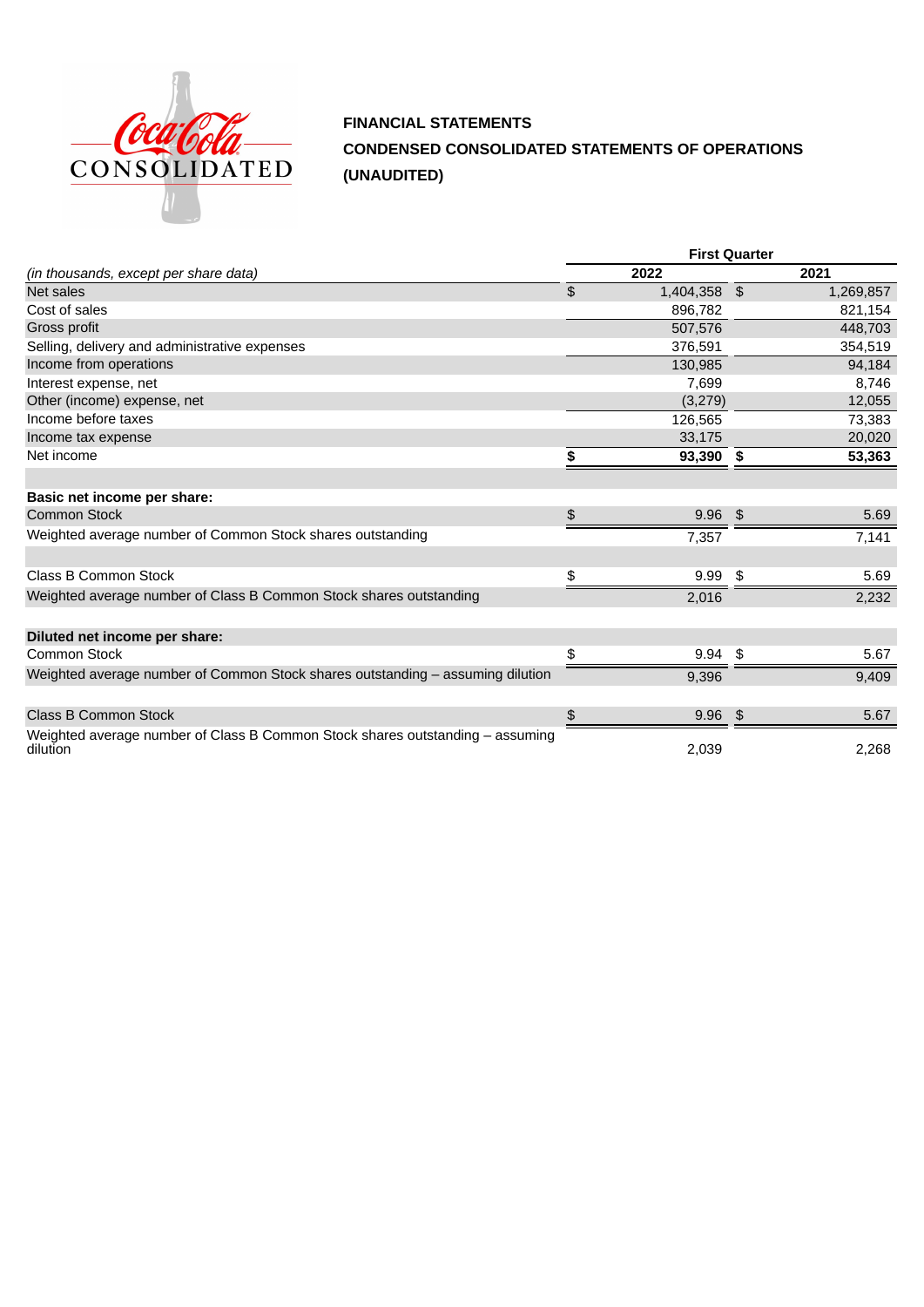

**FINANCIAL STATEMENTS CONDENSED CONSOLIDATED BALANCE SHEETS (UNAUDITED)**

| (in thousands)                                                       | April 1, 2022   | December 31, 2021 |           |  |  |  |
|----------------------------------------------------------------------|-----------------|-------------------|-----------|--|--|--|
| <b>ASSETS</b>                                                        |                 |                   |           |  |  |  |
| <b>Current Assets:</b>                                               |                 |                   |           |  |  |  |
| Cash and cash equivalents                                            | \$<br>127,085   | \$                | 142,314   |  |  |  |
| Trade accounts receivable, net                                       | 458,541         |                   | 454,934   |  |  |  |
| Other accounts receivable                                            | 92,141          |                   | 91,615    |  |  |  |
| Inventories                                                          | 276,278         |                   | 302,851   |  |  |  |
| Prepaid expenses and other current assets                            | 94,151          |                   | 78,068    |  |  |  |
| Assets held for sale                                                 | 3,022           |                   | 6,880     |  |  |  |
| <b>Total current assets</b>                                          | 1,051,218       |                   | 1,076,662 |  |  |  |
| Property, plant and equipment, net                                   | 1,071,731       |                   | 1,030,688 |  |  |  |
| Right-of-use assets - operating leases                               | 138,856         |                   | 139,877   |  |  |  |
| Leased property under financing leases, net                          | 7,666           |                   | 64,211    |  |  |  |
| Other assets                                                         | 119,340         |                   | 120,486   |  |  |  |
| Goodwill                                                             | 165,903         |                   | 165,903   |  |  |  |
| Other identifiable intangible assets, net                            | 871,218         |                   | 847,743   |  |  |  |
| <b>Total assets</b>                                                  | \$<br>3,425,932 | \$                | 3,445,570 |  |  |  |
|                                                                      |                 |                   |           |  |  |  |
| <b>LIABILITIES AND EQUITY</b>                                        |                 |                   |           |  |  |  |
| <b>Current Liabilities:</b>                                          |                 |                   |           |  |  |  |
| Current portion of obligations under operating leases                | \$<br>23,556    | \$                | 22,048    |  |  |  |
| Current portion of obligations under financing leases                | 2,171           |                   | 6,060     |  |  |  |
| Accounts payable and accrued expenses                                | 743,344         |                   | 806,748   |  |  |  |
| Current portion of debt                                              | 125,000         |                   |           |  |  |  |
| <b>Total current liabilities</b>                                     | 894,071         |                   | 834,856   |  |  |  |
| Deferred income taxes                                                | 169,827         |                   | 136,432   |  |  |  |
| Pension and postretirement benefit obligations and other liabilities | 830,735         |                   | 852,001   |  |  |  |
| Noncurrent portion of obligations under operating leases             | 119,814         |                   | 122,046   |  |  |  |
| Noncurrent portion of obligations under financing leases             | 9,264           |                   | 65,006    |  |  |  |
| Long-term debt                                                       | 598,574         |                   | 723,443   |  |  |  |
| <b>Total liabilities</b>                                             | 2,622,285       |                   | 2,733,784 |  |  |  |
| Equity:                                                              |                 |                   |           |  |  |  |
| Stockholders' equity                                                 | 803,647         |                   | 711,786   |  |  |  |
| <b>Total liabilities and equity</b>                                  | \$<br>3,425,932 |                   | 3,445,570 |  |  |  |
|                                                                      |                 | \$                |           |  |  |  |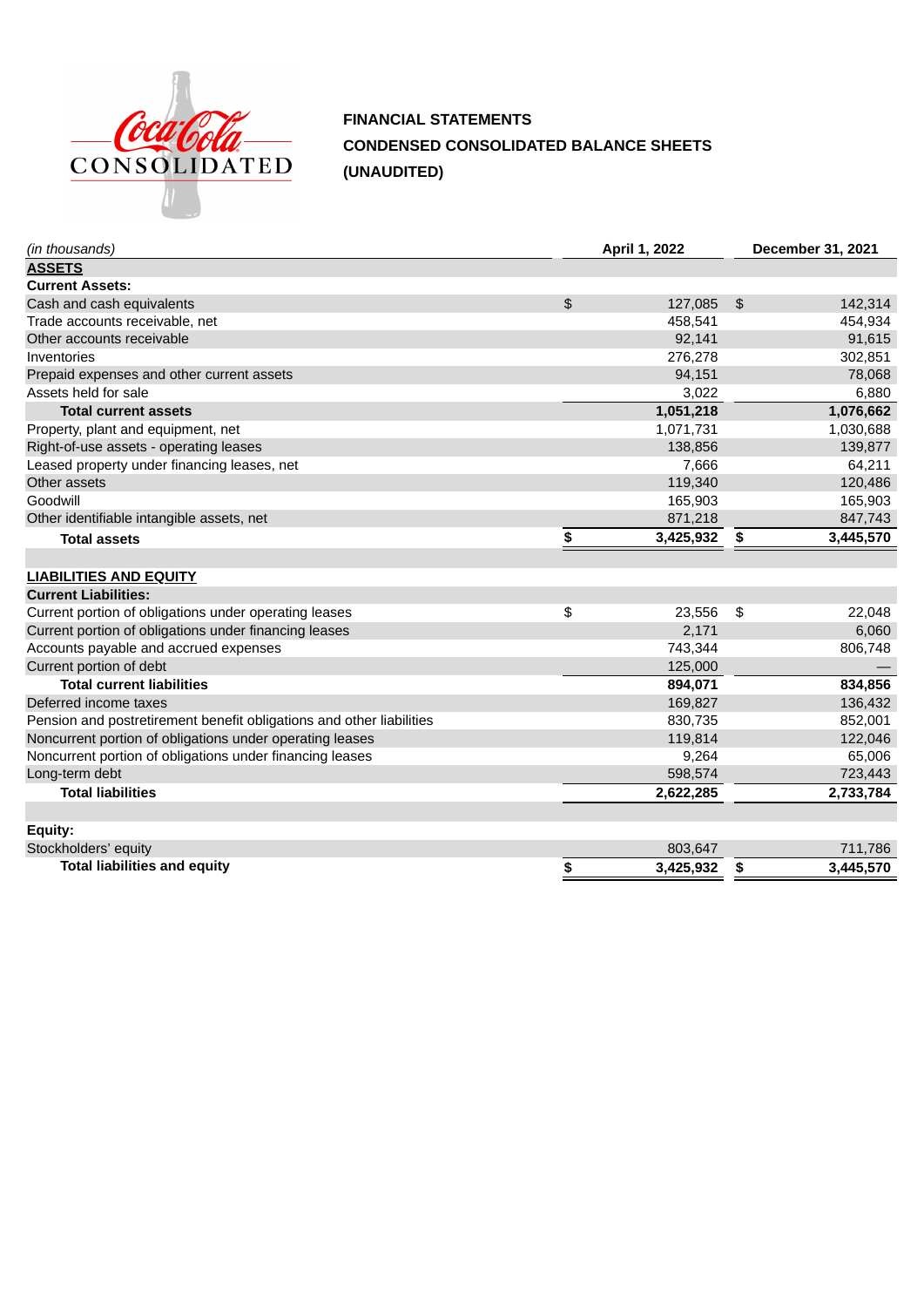

## **FINANCIAL STATEMENTS CONDENSED CONSOLIDATED STATEMENTS OF CASH FLOWS (UNAUDITED)**

|                                                                                    | <b>First Quarter</b> |            |      |           |  |  |  |  |
|------------------------------------------------------------------------------------|----------------------|------------|------|-----------|--|--|--|--|
| (in thousands)                                                                     |                      | 2022       | 2021 |           |  |  |  |  |
| <b>Cash Flows from Operating Activities:</b>                                       |                      |            |      |           |  |  |  |  |
| Net income                                                                         | \$                   | 93,390     | \$   | 53,363    |  |  |  |  |
| Depreciation expense, amortization of intangible assets and deferred proceeds, net |                      | 43,269     |      | 43,526    |  |  |  |  |
| Deferred income taxes                                                              |                      | 33,130     |      | 19,980    |  |  |  |  |
| Fair value adjustment of acquisition related contingent consideration              |                      | (5, 457)   |      | 10,998    |  |  |  |  |
| Change in current assets and current liabilities                                   |                      | (32, 415)  |      | (38, 662) |  |  |  |  |
| Change in noncurrent assets and noncurrent liabilities                             |                      | (1, 724)   |      | (9, 133)  |  |  |  |  |
| Other                                                                              |                      | 688        |      | 1,838     |  |  |  |  |
| Net cash provided by operating activities                                          | \$                   | 130,881    | \$   | 81,910    |  |  |  |  |
| <b>Cash Flows from Investing Activities:</b>                                       |                      |            |      |           |  |  |  |  |
| Additions to property, plant and equipment                                         | \$                   | (104, 353) | \$   | (37, 204) |  |  |  |  |
| Acquisition of BODYARMOR distribution rights                                       |                      | (30, 149)  |      | (1,998)   |  |  |  |  |
| Other                                                                              |                      | 1,981      |      | (440)     |  |  |  |  |
| Net cash used in investing activities                                              | \$                   | (132, 521) | \$   | (39, 642) |  |  |  |  |
| <b>Cash Flows from Financing Activities:</b>                                       |                      |            |      |           |  |  |  |  |
| Payments of acquisition related contingent consideration                           | \$                   | (9,822)    | \$   | (10, 046) |  |  |  |  |
| Cash dividends paid                                                                |                      | (2, 344)   |      | (2, 343)  |  |  |  |  |
| Payments on financing lease obligations                                            |                      | (1, 375)   |      | (1, 447)  |  |  |  |  |
| Debt issuance fees                                                                 |                      | (48)       |      | (147)     |  |  |  |  |
| Payments on term loan facility                                                     |                      |            |      | (31, 250) |  |  |  |  |
| Net cash used in financing activities                                              | \$                   | (13,589)   | \$   | (45, 233) |  |  |  |  |
| Net decrease in cash during period                                                 | \$                   | (15, 229)  | \$   | (2,965)   |  |  |  |  |
| Cash at beginning of period                                                        |                      | 142,314    |      | 54,793    |  |  |  |  |
| Cash at end of period                                                              | \$                   |            | \$   |           |  |  |  |  |
|                                                                                    |                      | 127,085    |      | 51,828    |  |  |  |  |